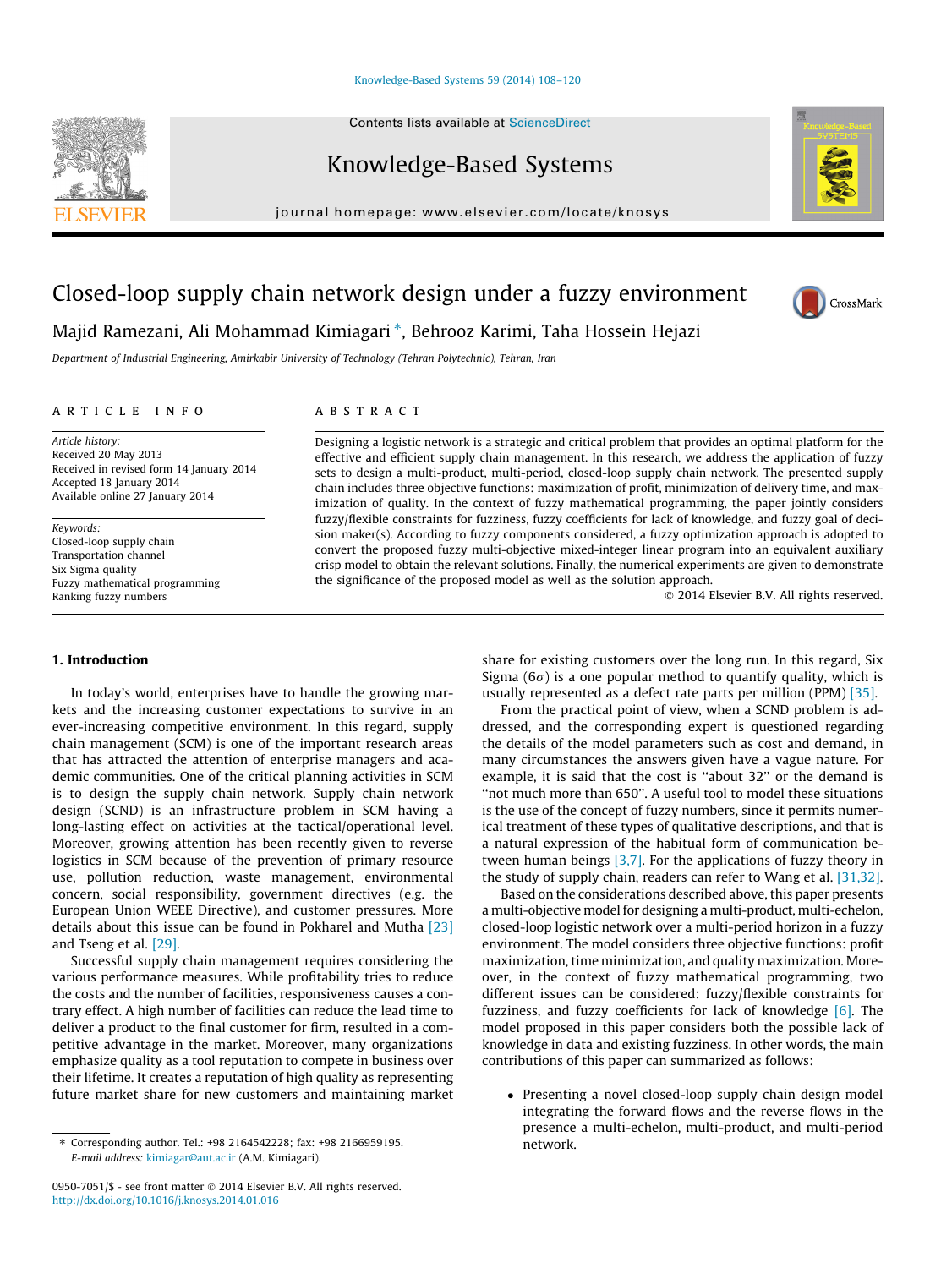- Achieving the applicability and effectiveness of the fuzzy modeling approach for the proposed SCND model, contemplated the different sources of uncertainty as flexible constraints, fuzzy coefficients, and fuzzy goals of decision maker(s).

The structure of this paper is as follows. Section 2 reviews the state-of-the-art from the existing literature in the SCND area. In Section [3,](#page--1-0) we present a multi-objective model for multi-period, multi-product, closed-loop SCND with fuzziness in the parameters, constraints, and decision maker (DM)'s goals. The solution methodology of the proposed model is explained in Section [4](#page--1-0). Section [5](#page--1-0) presents a numerical example and discusses the computational results. Finally, we give the conclusions of this paper in Section [6.](#page--1-0)

#### 2. Literature review

Many researchers have attempted to design and optimize the SCND problem. These studies comprise the diverse models ranging from simple linear deterministic problems to complex non-linear non-deterministic ones. Melo et al. [\[18\]](#page--1-0) have provided the stateof-the-art of existing studies in the logistic network design. Here we focus on the studies associated with the closed-loop supply chain, and inquire into the most relevant and recent models as: deterministic, stochastic, and fuzziness.

In general, the focus of studies is on a deterministic approach and single objective, i.e. minimizing costs or maximizing profit. Fleischmann et al. [\[10\]](#page--1-0) considered a reverse logistic design model that optimizes the forward flow together with the return flow without considering the capacity limit. Ko and Evans [\[13\]](#page--1-0) developed a dynamic integrated forward/reverse network considering the third party logistic (3PL) service provider and used a Genetic Algorithm (GA) to solve their model. Üster et al. [\[30\]](#page--1-0) presented a multi-product close-loop SCND model solved by the Bender decomposition method. They considered the production and reproduction separately and assumed a single sourcing for the customers. Aras et al. [\[1\]](#page--1-0) presented a non-linear recovery logistic network design and proposed a Tabu search solution procedure to specify the locations of collection centers and the suitable price of returned products. Min and Ko [\[19\]](#page--1-0) proposed a dynamic design of a reverse logistic network and presented a GA to solve the problem including the location and allocation for 3PLs. A bi-objective integrated forward/reverse supply chain design model was suggested by Pishvaee et al. [\[21\],](#page--1-0) in which the cost minimization and the

responsiveness maximization of a logistic network was considered as objectives of the model. They developed an efficient multiobjective memetic algorithm by applying three different local searches in order to find the set of non-dominated solutions.

Furthermore, several studies take into account closed-loop SCND models with stochastic parameters. Salema et al. [\[26\]](#page--1-0) extended Fleischmann's model to a capacitated multi-product reverse logistic network with uncertainty on demands and returns used at an Iberian company. Lee and Dong [\[15\]](#page--1-0) proposed a dynamic reverse logistic network under demand uncertainty. A solution approach integrating a proposed sampling method with a Simulating Annealing (SA) algorithm was extended to gain solutions. El-Sayed et al. [\[8\]](#page--1-0) presented a multi-period multi-echelon forward-reverse logistic network design model under demand and return uncertainty where the objective of their model is to maximize the profit of the supply chain. Ramezani et al. [\[24\]](#page--1-0) introduced a multi-objective stochastic model to design a forward/ reverse supply chain network under an uncertain environment. The performance of the chain was evaluated through three measures: profit, customer responsiveness, and quality of suppliers. The Pareto optimal solutions along with the relevant financial risk were computed to illustrate tradeoffs of objectives that give a proper insight for having a better decision making. Ramezani et al. [\[25\]](#page--1-0) presented a supply chain design for a multi-product closed-loop network in an uncertain environment. A robust optimization approach was adopted to cope with the uncertainty of demand and the return rate described by a finite set of possible scenarios. Moreover, to obtain robust solutions with better time, the scenario relaxation algorithm was used for the proposed model.

Moreover, a number of papers consider fuzziness in these models. Pishvaee and Torabi [\[22\]](#page--1-0) presented a possibilistic programming approach for the closed-loop supply chain network design. The objective of the model was to minimize the total costs and maximize the total delivery tardiness. Fallah-Tafti et al. [\[9\]](#page--1-0) proposed a multi-objective model for a closed-loop supply chain network design with uncertain parameters, such as cost coefficients and customer demands. They presented an interactive possibilistic approach based on the well-known STEP method to solve the multi-objective mixed-integer linear programming model.

As summarized above, a few researchers address closed-loop SCND in a fuzzy environment. Moreover, these researches have used fuzziness in parameters and did not consider fuzziness associated to the flexible constraints. Instead, this paper considers incomplete or imprecise information in data and the flexibility of



Fig. 1. Structure of the proposed closed-loop logistic network.